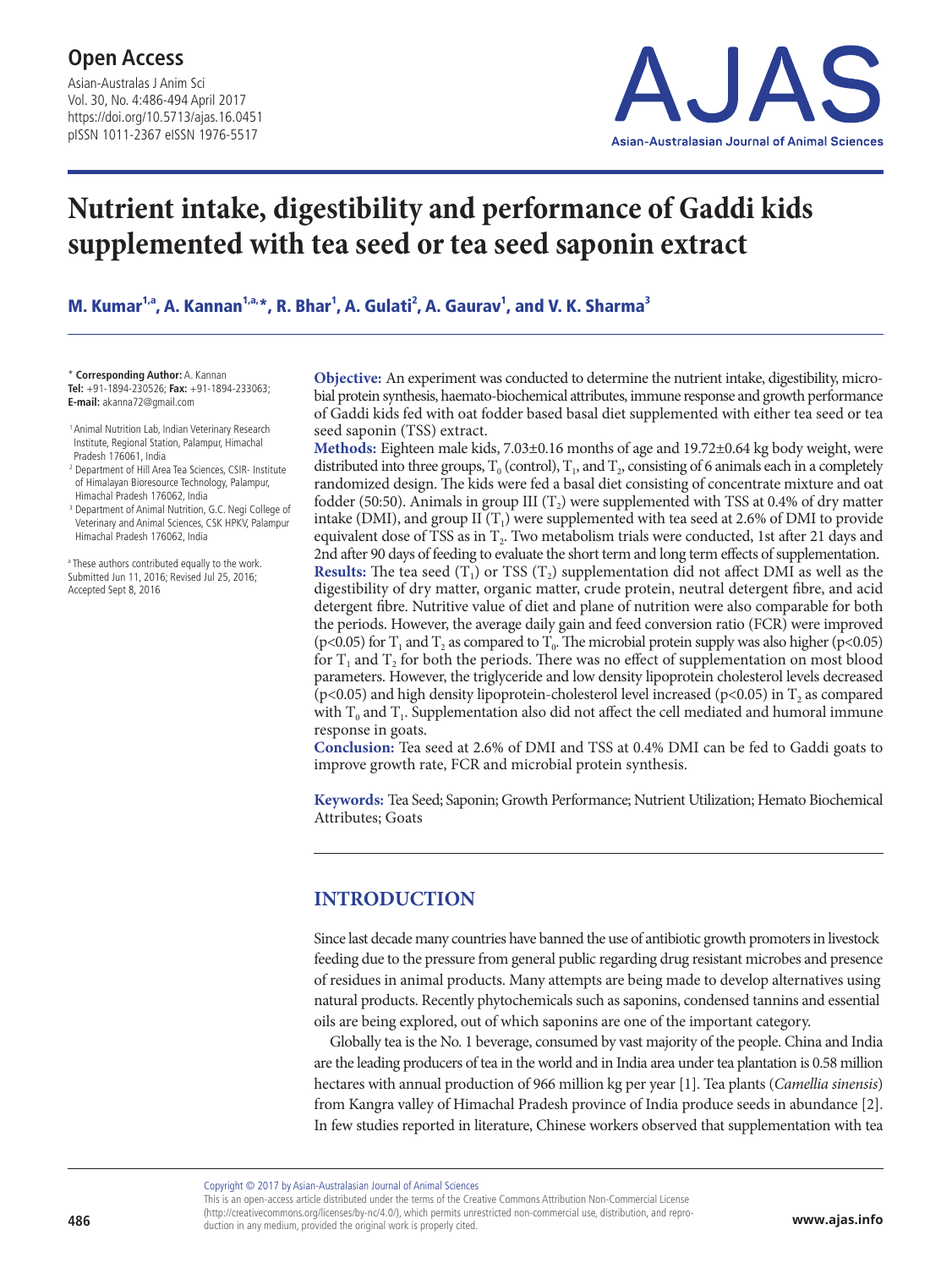seed saponin (TSS) improved rumen fermentation, increased microbial N yield, decreased methane production [3] and improved average daily gain (ADG) [4]. In contrast, supplementation of TSS at higher dose level decreased dry matter intake (DMI) [5], digestibility [6] and ADG [5,6]. So the effects of TSS supplementation is not uniform and highly variable depending upon the saponin dose level and type of diet [7]. Although most saponins are considered safe when they are supplemented, however, certain kinds of saponins may exert toxic effects in the animal body [8], which must be tested *in vivo* in long term experiments. Some reports suggest that saponin based adjuvants have the unique ability to stimulate the cell mediated immune system, as well as to enhance antibody production [9]. However, there is limited literature available on effects of oral supplementation of saponins on immunity in ruminants.

There is also no information available regarding feeding tea seed in the diet of ruminants. In India, in most of the tea gardens, the tea seeds are not collected because of lack of demand resulting in loss of bioresource when there is huge scarcity in concentrates for feeding animals. In view of the above, this study aimed to evaluate the effects of feeding tea seed and TSS during short term and long term on the growth performance, nutrient utilization, nitrogen balance, microbial protein synthesis, haematobiochemical attributes and immune response in Gaddi kids.

## **MATERIAL AND METHODS**

The study was conducted at the experimental animal shed of Indian Veterinary Research Institute, Regional station, Palampur in Himachal Pradesh province of India. It is located at an altitude of 1,291 m above mean sea level with latitude and longitude 32.6°N and 76°E, respectively. The study was approved by the Institute Scientific Research Committee and Animal Ethics Committee.

## **Source of tea seed and preparation of saponin extract**

Tea (*Camellia sinensis*) seeds used for the experiment were harvested from tea garden of Department of Tea husbandry and Agroforestry, Himachal Pradesh Krishi Vishwa Vidyalaya, Palampur during October, 2014. Tea seed contained 97.5% organic matter (OM), 8.45% crude protein (CP), 21.8% ether extract (EE), 44.4% neutral detergent fibre (NDF), and 36.4% acid detergent fibre (ADF). Saponins were extracted from tea seeds by the method [2] as given in detail earlier [6]. On dry matter (DM) basis, saponin yield was 15.35%. Detection and purity estimation of saponin was performed on a high performance liquid chromatography equipped with evaporative light scattering detector, quaternary gradient pump and Lichrosphere C-18 column. The mobile phase consisted of acetonitrile:water (75:25) in isocratic elution with flow rate 1.0 mL/min. Purity of the crude saponins mixture was 73.6%.

#### **Animals, diet and experimental design**

Eighteen male Gaddi kids of 7.03±0.16 months of age and 19.72±0.64 kg body weight (BW) were selected for the trial and were housed in well ventilated shed. After a period of acclimatization, the animals were randomly distributed into three homogenous groups,  $T_0$  (control),  $T_1$ , and  $T_2$ , consisting of six animals each in completely randomized design. All the animals were dewormed with Fenbendazole at dose rate of 7.5 mg/kg BW on 0th day. Kids were fed for maintenance and for the growth rate of 40 g/d as per ICAR [10] feeding standards, on basal diet consisting of concentrate mixture and oat fodder during feeding trial of 120 days. Concentrate mixture (Table 1) was formulated by using ground maize, soybean meal, wheat bran, mineral mixture and common salt. In  $T<sub>1</sub>$ , a part of the ingredients of concentrate mixture of  $T_0$  was replaced with tea seeds and in  $T_2$  with extracted TSS. In  $T_2$ , TSS was supplemented at the dose rate of 0.4% of total DMI and in  $T<sub>1</sub>$  tea seed was supplemented at 2.6% to provide an equivalent dose of TSS as in  $T_2$ . Same TSS dose was maintained in  $T_1$  and  $T_2$  during the trial. The animals were fed with respective concentrate mixture daily at 9:00 and 9:30 h. The oat fodder was offered after 1 hour of feeding concentrate mixture. Feed refusals for individual animal was weighed daily. Suitable samples of feed offered and refusals were collected daily from individual goats and composited group wise and dried at 60°C and daily DMI estimated during the experimental period of 120 days. Animals were provided with potable drinking water 3 times a day. Daily DMI was estimated. Animals were weighed at the start of the study and then every week (on two consecutive days before feeding), to determine changes in BW, before feeding and watering on an electronic weighing balance.

## **Metabolism trial**

Two metabolism trials were conducted, first after 21 days and second after 90 days of feeding to know the effect of tea seed and TSS on digestibility of nutrients and N balance during short term and long term. Each metabolism trial consisted of 2 days adaptation period followed by 6 days collection period. The

|  | Table 1. Ingredient composition of concentrate mixture |  |  |
|--|--------------------------------------------------------|--|--|
|  |                                                        |  |  |

|                    |        | Percentage <sup>1)</sup> |        |  |  |  |  |  |
|--------------------|--------|--------------------------|--------|--|--|--|--|--|
| <b>Ingredients</b> | т.     | т,                       | т,     |  |  |  |  |  |
| Maize              | 34.00  | 31.00                    | 34.00  |  |  |  |  |  |
| Soybean meal       | 28.00  | 28.00                    | 28.00  |  |  |  |  |  |
| Wheat bran         | 35.00  | 32.80                    | 34.20  |  |  |  |  |  |
| Tea seed           |        | 5.20                     |        |  |  |  |  |  |
| Tea seed saponin   |        |                          | 0.80   |  |  |  |  |  |
| Mineral mixture    | 2.00   | 2.00                     | 2.00   |  |  |  |  |  |
| Salt               | 1.00   | 1.00                     | 1.00   |  |  |  |  |  |
| Total              | 100.00 | 100.00                   | 100.00 |  |  |  |  |  |

<sup>1)</sup> T<sub>0</sub>, control group; T<sub>1</sub>, tea seed supplemented group; T<sub>2</sub>, tea saponin supplemented group.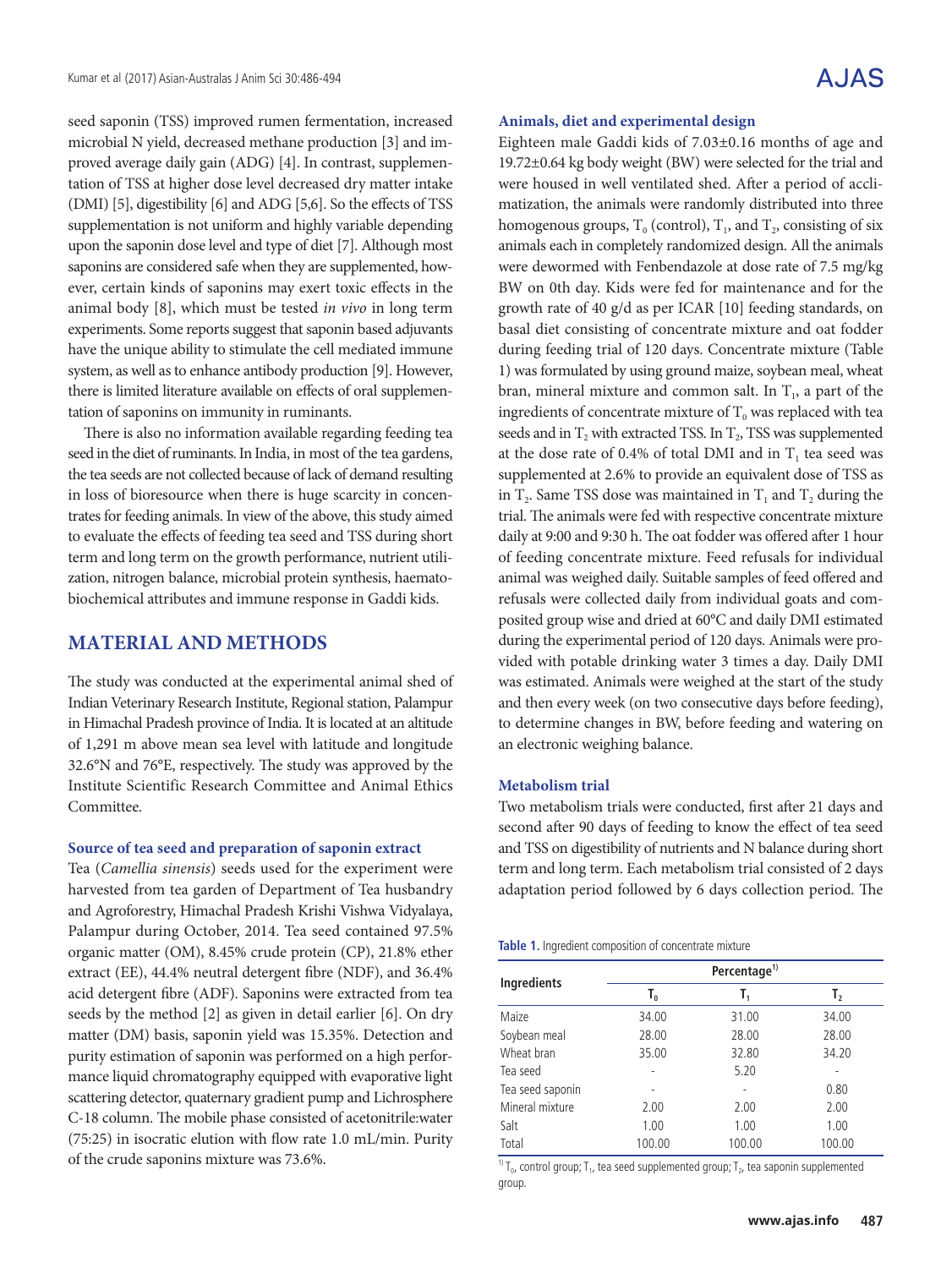# A.JAS

metabolism cages had provision for separate collection of urine and faeces. Metabolism trial was carried out on all kids involving total fecal and urine collection. The animals were offered with weighed quantity of respective concentrate mixture daily at 9:00 and 9:30 h. The weighed quantity of oat fodder was offered after 1 hour of feeding concentrate mixture. Feed refusals for individual animal was weighed daily. Suitable samples of feed offered and refusals were collected daily from individual goats and dried at 60°C and daily DMI of individual goat estimated during the metabolism trial period. The faeces and urine were collected daily at 10 AM weighed and stored appropriately for further analysis. Suitable aliquots of faeces were used for DM estimation and dried samples were stored in the air-tight container and pooled for 6 days. Another fraction of the sample was pooled in glass bottle containing  $20\%$   $H_2SO_4$ , this sample was used for the N estimation in the faeces of individual goat. The fraction of the urine voided 24 hrs was collected individually in the Kjeldahl flask containing digestion mixture and  $H_2SO_4$ . For estimation of urinary purine derivatives (PD), fraction of urine was 5 times diluted with distilled water and stored in deep freezer (–20°C).

## **Sample analysis**

The samples of feed offered, orts and faeces were dried in an oven at 60°C until constant weight to estimate DM and ground to pass 1 mm sieve for further analysis. Nitrogen was determined by the Kjeldahl procedure [11] and the CP was calculated as N×6.25. The EE was estimated by solvent extraction procedure [11]. Ash was determined by combustion in a muffle furnace [11]. The NDF and ADF were determined without sodium sulphite or α-amylase and expressed inclusive of residual ash [12]. Lignin determined by Robertson and Van Soest [13] procedure.

## **Estimation of microbial protein synthesis**

For analysis of PD, urine samples samples were diluted 15 fold, so that the concentrations in the final samples will be within the range of the standards used in the assays (5 to 50 mg/L) for both uric acid and allantoin). The PD (allantoin, uric acid, xanthine, and hypoxanthine) were estimated by following the procedures as mentioned in IAEA [14] manual. The quantity of purines absorbed (X, mmol/d) is considered to be proportional to the PD excreted (Y, mmol/d). It was estimated as per the equation [15] as:

 $Y = 0.84X + (0.150BW^{0.75} e^{-0.25X})$ 

Supply of microbial N to the duodenum (g/d)  $= 70X/(0.83\times0.116\times1,000) = 0.727X$ 

Where 70 is the purines mean N concentration (mg N/mmol), 0.83 is the purines true digestibility, and 0.116 is the ratio of purine N: total N in mixed rumen microbiota.

## **Blood collection and hemato-biochemical analysis**

Blood samples were collected into two separate tubes from all goats on 0th, 30th, 60th, 90th, and 120th day before morning feeding and watering by puncturing jugular vein. Blood samples were collected into the ethylene diamine tetra acetic acid impregnated tubes for hematology, where as blood was collected in serum tubes for blood biochemical estimations. Serum tubes without anticoagulant were kept slanted at room temperature for serum separation and were stored at –20°C for further analysis. Haemoglobin (Hb) and packed cell volume (PCV) estimated in whole blood immediately after blood collection by cyanomethaemoglobin method and Wintrobe's tube, respectively. Serum glucose, protein, albumin, globulin, blood urea N, bilirubin, creatinine, cholesterol were estimated by using diagnostic kits (Span Diagnostic limited, Surat, India and Beacon Diagnostics Pvt. Ltd., Navasari, India).

## **Immunological study**

*Cell mediated immune response*: The cell mediated immune (CMI) response was assessed in the goats after 96 days of experimental feeding by delayed type hypersensitivity (DTH) reaction by measuring the increase in skin thickness [16] in response to intra-dermal inoculation of phytohaemaglutinin-p (PHA-p).

*Humoral immune response*: Humoral immune response was assessed by haemagglutination test using sheep red blood cells (SRBCs) [17]. Experimental animals were challenged with 2 mL of 20% SRBCs at 100th day (0 day) of experiment and booster dose was given on the next 7th day. Blood collection was done on day 0 (before inoculation), 7, 14, 21, and 28. The antibody titers were expressed in log<sub>2</sub> basis.

## **Statistical analysis**

The data generated from the experimental study were subjected to statistical analysis by following the standard procedures with the help of SAS 9.2 statistical software. Comparison between groups was made by one way analysis of variance by using the model

 $y_{ij} = \mu + T_i + e_{ij}$ 

Where,  $y_{ij}$  = observed value of the response variable for i-th treatment,  $\mu$  = General mean effect,  $T_i$  = i-th treatment effect,  $e_{ii}$  = random error.

The data on intake, BW changes, blood and immunity parameters were analyzed in repeated measures analysis of variance. Individual goat is the experimental unit. Fixed effects are treatment, period (sampling day/time) and the interaction of treatment and period. Period was a repeated effect in the model. Results were presented as means and standard error of means. The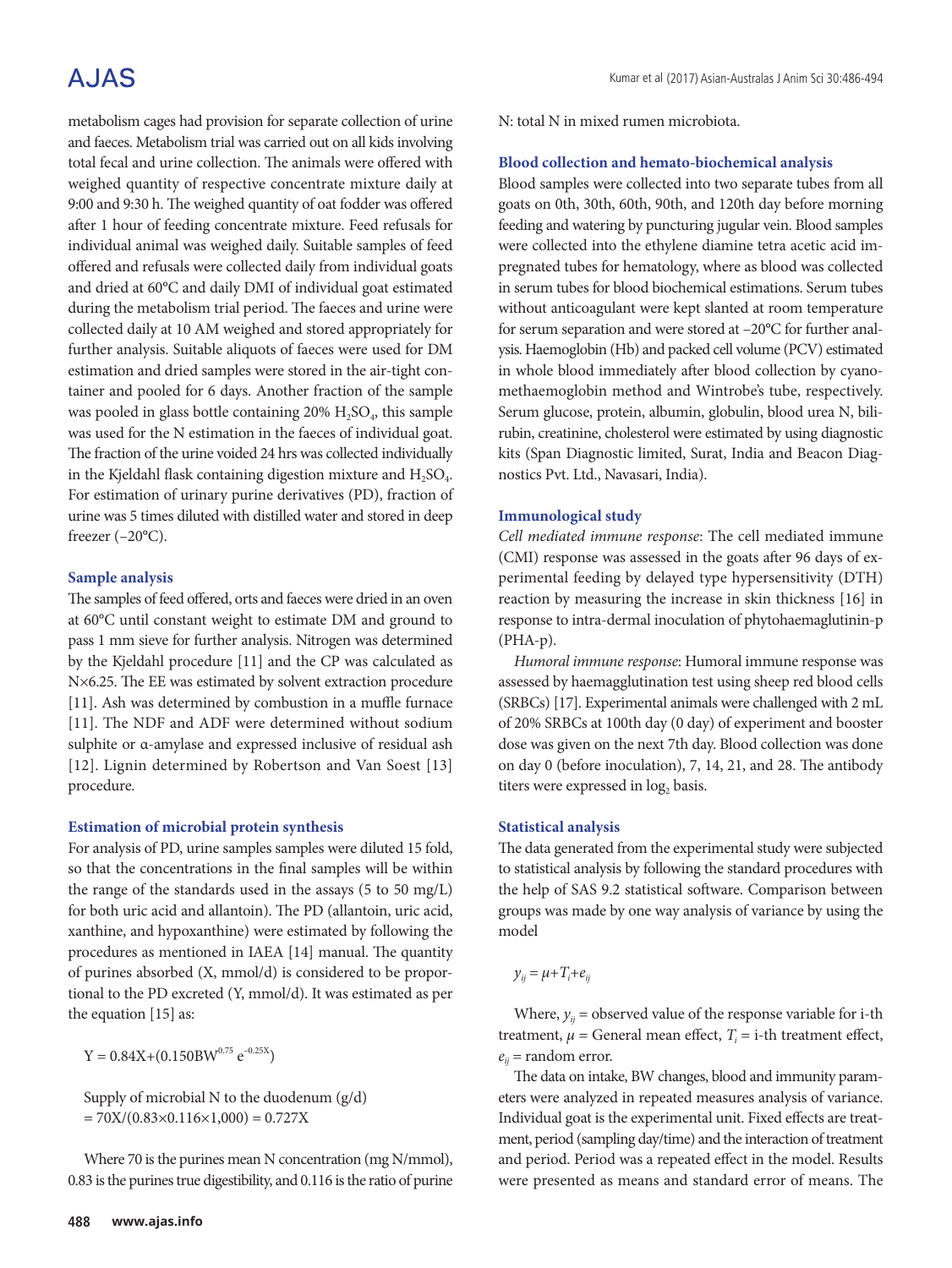|  |  |  | Table 2. Chemical composition of concentrate mixture and oat fodder |  |  |  |  |  |
|--|--|--|---------------------------------------------------------------------|--|--|--|--|--|
|--|--|--|---------------------------------------------------------------------|--|--|--|--|--|

| <b>Attributes</b> |                  | Concentrate mixture <sup>1)</sup> |                  |                  |  |  |  |
|-------------------|------------------|-----------------------------------|------------------|------------------|--|--|--|
|                   | $I_0$            | ı,                                | $\mathsf{T}_2$   | Oat fodder       |  |  |  |
| Dry matter        | $88.42 \pm 0.49$ | $87.10 \pm 0.75$                  | $88.48 \pm 0.51$ | $18.55 \pm 2.33$ |  |  |  |
| Organic matter    | $92.77 \pm 0.02$ | $92.40 \pm 0.02$                  | $92.74 \pm 0.04$ | $87.38 \pm 0.02$ |  |  |  |
| Crude protein     | $21.66 \pm 0.10$ | $21.23 \pm 0.02$                  | $21.64 \pm 0.10$ | $12.27 \pm 0.03$ |  |  |  |
| Ether extract     | $3.17 \pm 0.01$  | $3.54 \pm 0.20$                   | $3.15 \pm 0.02$  | $2.59 \pm 0.01$  |  |  |  |
| <b>NDF</b>        | $47.45 \pm 0.20$ | $44.06 \pm 0.35$                  | $47.49 \pm 0.22$ | $64.07 \pm 0.39$ |  |  |  |
| ADF               | $13.02 \pm 0.01$ | $12.45 \pm 0.05$                  | $13.06 \pm 0.01$ | $36.99 \pm 0.34$ |  |  |  |
| Hemicellulose     | $34.42 \pm 0.20$ | $31.59 \pm 0.32$                  | $34.52 \pm 0.17$ | $27.08 \pm 0.73$ |  |  |  |
| Cellulose         | $10.39 \pm 0.04$ | $10.44 \pm 0.02$                  | $10.41 \pm 0.03$ | $33.46 \pm 0.16$ |  |  |  |
| Total ash         | $7.24 \pm 0.05$  | $7.62 + 0.06$                     | $7.25 \pm 0.04$  | $12.63 + 0.21$   |  |  |  |
| Calcium           | $1.37 \pm 0.01$  | $1.28 \pm 0.01$                   | $1.38 \pm 0.01$  | $0.53 \pm 0.01$  |  |  |  |
| Phosphorus        | $0.63 \pm 0.05$  | $0.64 \pm 0.05$                   | $0.64 \pm 0.05$  | $0.40 \pm 0.02$  |  |  |  |

NDF, neutral detergent fibre; ADF, acid detergent fibre.

<sup>1)</sup> T<sub>0</sub>, control group; T<sub>1</sub>, tea seed supplemented group; T<sub>2</sub>, tea saponin supplemented group.

significance of difference between means was compared using Duncan's multiple range test. In all cases, statistical differences were accepted if p<0.05 and trends were accepted when p<0.10.

## **RESULTS**

### **Chemical composition**

The tea seed contained good amount of EE (21.8%) and saponin content (15.35%). Chemical composition of concentrate mixture was comparable for all the groups (Table 2). The CP content of concentrate mixture and oat fodder was 21.51% and 12.27% respectively.

#### **Animal performance**

Though DMI was comparable, total BW gain (kg) and ADG  $(g/d)$  in T<sub>1</sub> and T<sub>2</sub> were higher (p<0.05) than control (Table 3). Feed conversion ratio (FCR) was better (p<0.05) in supplemented groups as compared with control.

#### **Nutrient intake, apparent digestibility, and plane of nutrition**

Daily intake of different nutrients and digestibility of DM, OM, CP, and fibre fractions were comparable among the groups after 21 d as well as 90 d of feeding (Tables 4 and 5). However, EE digestibility was low (p<0.05) in supplemented groups during

**Table 3.** Overall performance of the goats during the 120 day feeding trial

| <b>Attributes</b>        | $T_0^{\ 1)}$       |                    | $\mathbf{I}_{2}$   | <b>SEM</b> | p value |
|--------------------------|--------------------|--------------------|--------------------|------------|---------|
| Initial body weight (kg) | 19.96              | 19.76              | 19.43              | 0.64       | 0.950   |
| Final body weight (kg)   | 23.11              | 24.11              | 24.17              | 0.68       | 0.797   |
| Overall gain (kg)        | 3 $15^{b}$         | 4.35 <sup>a</sup>  | $474^{\circ}$      | 0.20       | 0.01    |
| Average daily gain (g)   | $26.25^{b}$        | 36.30 <sup>a</sup> | 39.54 <sup>a</sup> | 1.67       | 0.001   |
| Feed conversion ratio    | 23.98 <sup>a</sup> | 18.09 <sup>b</sup> | $1673^b$           | 1 37       | 0.01    |

SEM, standard error of the mean.

<sup>1)</sup> T<sub>0</sub>, control group; T<sub>1</sub>, tea seed supplemented group; T<sub>2</sub>, tea saponin supplemented group.

<sup>ab</sup> Means values bearing different superscripts in a row differ significantly ( $p < 0.05$ ).

1st metabolism trial where as similar during 2nd metabolism trial. The digestable crude protein (DCP) and total digestable nutrients (TDN) intake and the nutritive value of the diet were comparable among the groups during both the trials. Values of TDN and DCP intake were sufficient to meet maintenance as well as growth needs of goats according to ICAR [10] feeding standard in all the groups.

## **Nitrogen utilization and microbial protein synthesis** Nitrogen balance (g/d and g/kg  $W^{0.75}$ ) and N balance as pro-

**Table 4.** Intake, digestibility of various nutrients and plane of nutrition after 21 days of feeding in different groups

| <b>Attributes</b>                              | $T_0^{\ 1)}$ | $T_1$       | $\mathsf{T}_2$ | <b>SEM</b> | p value |
|------------------------------------------------|--------------|-------------|----------------|------------|---------|
| Intake $(q/d)$                                 |              |             |                |            |         |
| Dry matter intake                              | 507.92       | 585.09      | 614.01         | 38.25      | 0.535   |
| Organic matter                                 | 460.99       | 531.23      | 554.61         | 34.11      | 0.537   |
| Crude protein                                  | 90.09        | 102.65      | 105.71         | 5.47       | 0.494   |
| <b>NDF</b>                                     | 289.62       | 307.16      | 330.57         | 21.11      | 0.764   |
| ADF                                            | 137.89       | 143.07      | 159.00         | 11.99      | 0.771   |
| Digestibility (%)                              |              |             |                |            |         |
| Dry matter                                     | 75.11        | 75.15       | 74.66          | 0.88       | 0.559   |
| Organic matter                                 | 76.32        | 76.80       | 76.29          | 0.84       | 0.910   |
| Ether extract                                  | $58.83^{a}$  | $54.58^{b}$ | $54.68^{b}$    | 0.59       | 0.047   |
| Crude protein                                  | 73.44        | 74.85       | 73.76          | 0.50       | 0.804   |
| <b>NDF</b>                                     | 72.35        | 71.65       | 70.17          | 0.51       | 0.239   |
| ADF                                            | 61.93        | 64.25       | 62.88          | 0.91       | 0.558   |
| Hemicellulose                                  | 76.81        | 78.08       | 77.52          | 0.34       | 0.589   |
| Cellulose                                      | 66.98        | 66.30       | 66.89          | 0.67       | 0.706   |
| Plane of nutrition and nutritive value of diet |              |             |                |            |         |
| $DCP$ ( $q/d$ )                                | 66.59        | 76.81       | 78.08          | 4.28       | 0.511   |
| DCP (g/kg W <sup>0.75</sup> )                  | 7.36         | 8.17        | 8.61           | 0.59       | 0.715   |
| $TDN$ ( $g/d$ )                                | 381.89       | 429.21      | 457.40         | 29.06      | 0.599   |
| TDN $(g/kg W^{0.75})$                          | 42.10        | 45.74       | 50.48          | 3.81       | 0.706   |
| DCP(%)                                         | 12.07        | 12.96       | 12.57          | 0.26       | 0.381   |

SEM, standard error of the mean; NDF, neutral detergent fibre; ADF, acid detergent fibre; DCP, digestable crude protein; TDN, total digestable nutrients.

<sup>1)</sup> T<sub>0</sub>, control group; T<sub>1</sub>, tea seed supplemented group; T<sub>2</sub>, tea saponin supplemented group. ab Means values bearing different superscripts in a row differ significantly (p < 0.05).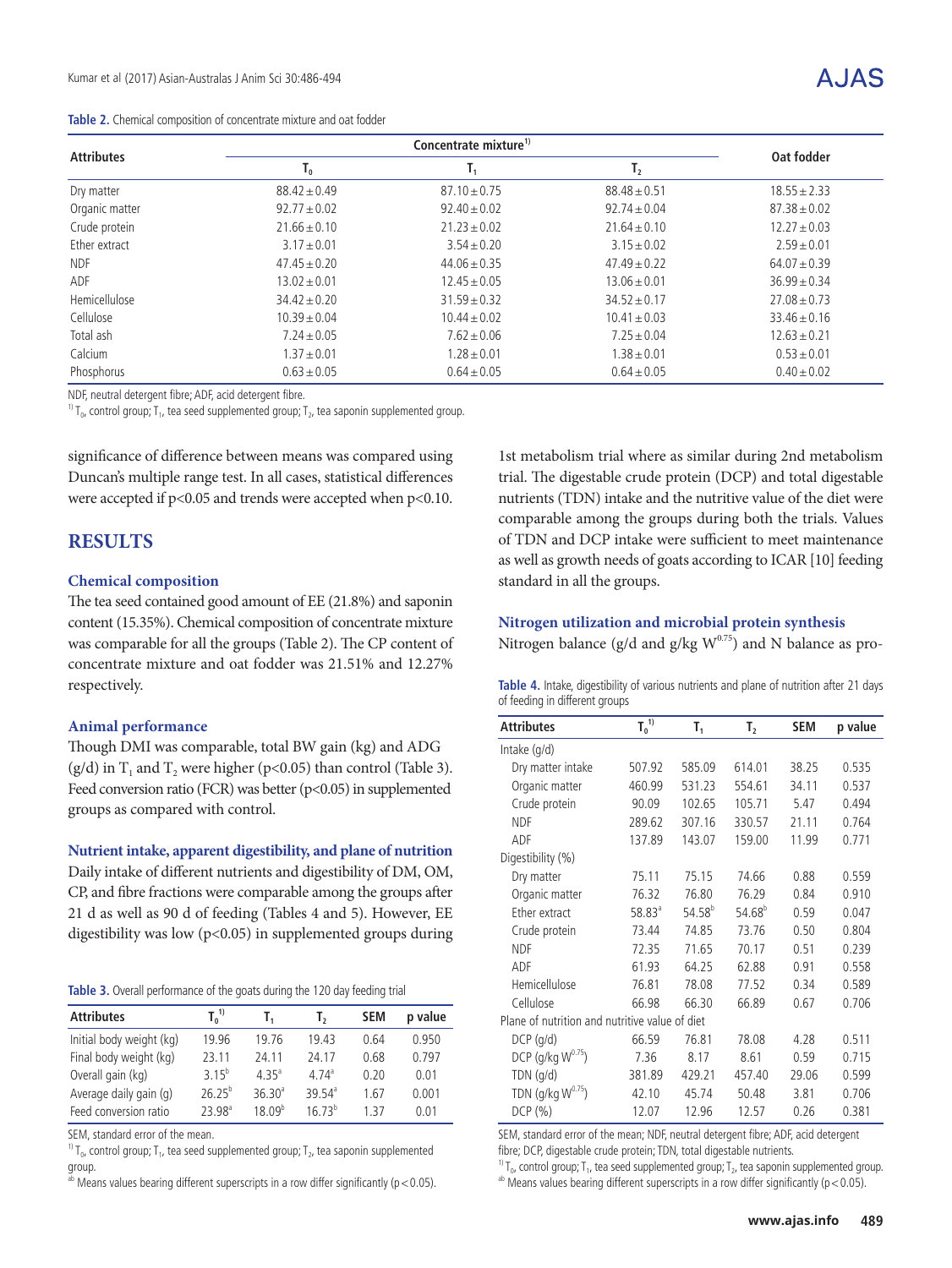# A.JAS

**Table 5.** Intake, digestibility of various nutrients and plane of nutrition after 90 days of feeding in different groups

| <b>Attributes</b>                              | $T_0^{\ 1)}$ | $\mathsf{T}_1$ | T <sub>2</sub> | <b>SEM</b> | p value |
|------------------------------------------------|--------------|----------------|----------------|------------|---------|
| Intake (g/d)                                   |              |                |                |            |         |
| Dry matter intake                              | 573.37       | 714.12         | 657.34         | 44.98      | 0.445   |
| Organic matter                                 | 515.83       | 637            | 595.75         | 40.08      | 0.463   |
| Crude protein                                  | 95.01        | 115.08         | 109.32         | 6.49       | 0.438   |
| Ether extract                                  | 15.30        | 19.45          | 17.76          | 1.20       | 0.374   |
| <b>NDF</b>                                     | 331.97       | 407.01         | 370.34         | 25.82      | 0.504   |
| ADF                                            | 159.77       | 182.91         | 168.23         | 12.49      | 0.758   |
| Digestibility (%)                              |              |                |                |            |         |
| Dry matter                                     | 75.11        | 74.83          | 75.85          | 0.62       | 0.821   |
| Organic matter                                 | 77.18        | 76.98          | 77.73          | 0.50       | 0.848   |
| Ether extract                                  | 60.44        | 60.46          | 57.53          | 0.99       | 0.433   |
| Crude protein                                  | 78.09        | 80.60          | 79.37          | 0.71       | 0.357   |
| <b>NDF</b>                                     | 73.03        | 71.77          | 71.73          | 0.55       | 0.576   |
| ADF                                            | 66.01        | 63.60          | 63.56          | 0.71       | 0.282   |
| Hemicellulose                                  | 76.92        | 76.72          | 76.40          | 0.76       | 0.966   |
| Cellulose                                      | 70.21        | 70.02          | 69.95          | 0.71       | 0.989   |
| Plane of nutrition and nutritive value of diet |              |                |                |            |         |
| $DCP$ (g/d)                                    | 75.52        | 92.68          | 86.77          | 5.46       | 0.435   |
| DCP (g/kg W <sup>0.75</sup> )                  | 8.13         | 9.49           | 9.06           | 0.68       | 0.720   |
| TDN (g/d)                                      | 421.37       | 523.82         | 490.30         | 34.81      | 0.482   |
| TDN (g/kg W <sup>0.75</sup> )                  | 45.57        | 53.74          | 51.26          | 4.28       | 0.740   |
| DCP(%)                                         | 12.11        | 12.95          | 12.96          | 0.24       | 0.057   |
| TDN $(\%)$                                     | 71.73        | 73.18          | 73.93          | 0.60       | 0.372   |

SEM, standard error of the mean; NDF, neutral detergent fibre; ADF, acid detergent

fibre; DCP, digestable crude protein; TDN, total digestable nutrients.

 $1$ <sup>1</sup>) T<sub>0</sub>, control group; T<sub>1</sub>, tea seed supplemented group; T<sub>2</sub>, tea saponin supplemented group.

portion of intake or absorbed were higher (p<0.05) in  $T_2$  group as compared to  $T_0$  and  $T_1$  after 21 d of feeding (Table 6). After 90 d of feeding N balance (g/d) and N balance (g/kg  $W^{0.75}$ ) were

| Table 7. Microbial protein supply after 21 and 90 days of feeding in different groups |  |  |  |  |
|---------------------------------------------------------------------------------------|--|--|--|--|
|---------------------------------------------------------------------------------------|--|--|--|--|

Kumar et al (2017) Asian-Australas J Anim Sci 30:486-494

Table 6. Nitrogen balance after 21 and 90 days of feeding in different groups

| <b>Attributes</b>            | $T_0^{\ 1)}$       | т,                 | T <sub>2</sub>     | <b>SEM</b> | p value |
|------------------------------|--------------------|--------------------|--------------------|------------|---------|
| After 21 days                |                    |                    |                    |            |         |
| N intake (q/d)               | 14.41              | 16.42              | 16.91              | 0.87       | 0.492   |
| Faecal N (g/d)               | 3.99               | 4.33               | 4.69               | 0.30       | 0.669   |
| Urinary N (g/d)              | 8.69               | 9.91               | 9.25               | 0.64       | 0.755   |
| N balance (q/d)              | $1.72^{b}$         | $2.17^{b}$         | 2.96 <sup>a</sup>  | 0.16       | 0.010   |
| N balance (% intake)         | $11.90^{b}$        | $13.20^{b}$        | $17.50^{\circ}$    | 1.04       | 0.042   |
| N balance (% absorbed)       | 16.49 <sup>b</sup> | 17.92 <sup>b</sup> | 24.21 <sup>a</sup> | 1.54       | 0.040   |
| N balance (g/kg $W^{0.75}$ ) | $0.19^{b}$         | $0.22^{b}$         | 0.32 <sup>a</sup>  | 0.01       | 0.005   |
| After 90 days                |                    |                    |                    |            |         |
| N intake (g/d)               | 15.20              | 18.41              | 17.49              | 1.03       | 0.438   |
| Faecal N (g/d)               | 3.01               | 3.48               | 3.95               | 0.19       | 0.142   |
| Urinary N (g/d)              | 10.24              | 11.80              | 10.16              | 0.85       | 0.699   |
| N balance (q/d)              | $1.94^{b}$         | 3.13 <sup>a</sup>  | $3.37^{a}$         | 0.20       | 0.001   |
| N balance (% intake)         | $12.79^{\circ}$    | $17.10^{ab}$       | $19.25^{\circ}$    | 1.07       | 0.04    |
| N balance (% absorbed)       | $15.95^{b}$        | $20.98^{ab}$       | $24.88^{a}$        | 1.39       | 0.074   |
| N balance (g/kg $W^{0.75}$ ) | $0.20^{b}$         | 0.32 <sup>a</sup>  | $0.35^{a}$         | 0.02       | 0.020   |

SEM, standard error of the mean; N, nitrogen.

<sup>1)</sup>  $T_0$ , control group; T<sub>1</sub>, tea seed supplemented group; T<sub>2</sub>, tea saponin supplemented group.

 $a<sup>b</sup>$  Means values bearing different superscripts in a row differ significantly (p < 0.05).

higher (p<0.05) for both  $T_1$  and  $T_2$  groups as compared to control. Total PD excretion (mmol/d), PD absorption (mmol/d) and microbial N supply (g/d) were higher (p<0.05) for  $T_1$  and  $T_2$  as compared with  $T_0$  during both the periods (Table 7).

## **Hemato-biochemical attributes**

There was no effect of supplementation on most blood parameters and PCV, Hb, glucose, blood urea nitrogen (BUN), total protein, albumin, globulin, A:G ratio, creatinine and bilirubin were comparable (Table 8). All the blood parameters were within

| <b>Attributes</b>                     | $T_0$             | $T_1$             | $T_{2}$            | <b>SEM</b> | p value |
|---------------------------------------|-------------------|-------------------|--------------------|------------|---------|
| After 21 days                         |                   |                   |                    |            |         |
| Purine derivatives excretion (mmol/d) |                   |                   |                    |            |         |
| Allantoin                             | $3.42^{b}$        | 4.14 <sup>a</sup> | 4.48 <sup>a</sup>  | 0.12       | 0.001   |
| Uric acid                             | 1.84              | 2.03              | 1.94               | 0.05       | 0.399   |
| Xanthine+hypoxanthine                 | 0.15              | 0.19              | 0.18               | 0.01       | 0.443   |
| Total                                 | $5.42^{b}$        | 6.37 <sup>a</sup> | 6.60 <sup>a</sup>  | 0.13       | 0.001   |
| Purines absorbed (mmol/d)             | $6.08^{b}$        | 7.31 <sup>a</sup> | 7.61 <sup>a</sup>  | 0.17       | 0.001   |
| Microbial N supply (g/d)              | $4.42^{b}$        | $5.31^{a}$        | 5.53 <sup>a</sup>  | 0.12       | 0.001   |
| Microbial protein supply (g/d)        | $27.66^{b}$       | $33.22^{\circ}$   | 34.61 <sup>a</sup> | 0.80       | 0.01    |
| After 90 days                         |                   |                   |                    |            |         |
| Purine derivatives excretion (mmol/d) |                   |                   |                    |            |         |
| Allantoin                             | 3.51 <sub>b</sub> | 4.14 <sup>a</sup> | 4.22 <sup>a</sup>  | 0.11       | 0.012   |
| Uric acid                             | 1.77              | 1.89              | 2.00               | 0.06       | 0.426   |
| Xanthine+hypoxanthine                 | 0.18              | 0.25              | 0.22               | 0.01       | 0.228   |
| Total                                 | $5.46^{b}$        | 6.29 <sup>a</sup> | $6.45^{\circ}$     | 0.14       | 0.003   |
| Purines absorbed (mmol/d)             | $6.12^{b}$        | 7.20 <sup>a</sup> | 7.40 <sup>a</sup>  | 0.19       | 0.004   |
| Microbial N supply (g/d)              | $4.45^{b}$        | $5.23^{a}$        | $5.38^{a}$         | 0.14       | 0.004   |
| Microbial protein supply (g/d)        | $27.83^{b}$       | $32.72^a$         | $33.66^a$          | 0.87       | 0.004   |

SEM, standard error of the mean.

<sup>1)</sup> T<sub>0</sub>, control group; T<sub>1</sub>, tea seed supplemented group; T<sub>2</sub>, tea saponin supplemented group.

Means bearing different superscripts (a and b) in a row differ significantly.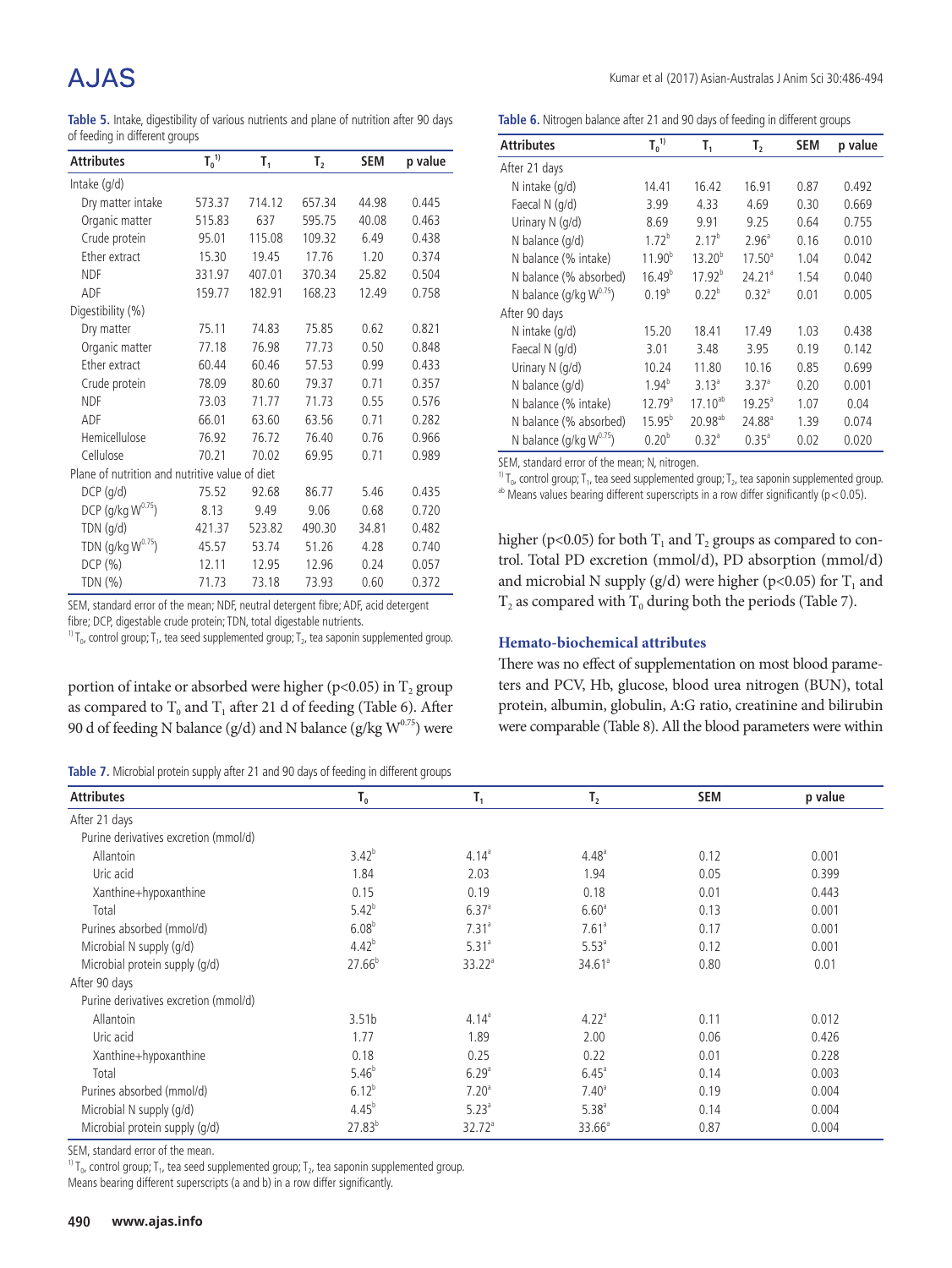**Table 8.** Mean blood biochemical profile and serum enzymes of Gaddi goats in different groups

|                           | $T_0^{\ 1)}$<br>$T_1$ |                    |             | <b>SEM</b> | $p$ value <sup>2)</sup> |       |              |  |
|---------------------------|-----------------------|--------------------|-------------|------------|-------------------------|-------|--------------|--|
| <b>Attributes</b>         |                       |                    | $T_{2}$     |            | P                       | T     | $T \times P$ |  |
| PCV (%)                   | 38.61                 | 38.92              | 38.58       | 0.41       | 0.082                   | 0.092 | 0.632        |  |
| Hb (g %)                  | 11.64                 | 11.95              | 11.77       | 0.17       | 0.052                   | 0.059 | 0.277        |  |
| Glucose (mg/dL)           | 50.63                 | 54.32              | 50.90       | 1.11       | 0.56                    | 0.159 | 0.639        |  |
| BUN (mg/dL)               | 14.55                 | 15.25              | 15.95       | 0.43       | 0.006                   | 0.112 | 0.256        |  |
| Total protein (g/dL)      | 6.68                  | 6.83               | 6.64        | 0.10       | 0.048                   | 0.105 | 0.254        |  |
| Albumin (g/dL)            | 2.91                  | 3.07               | 3.09        | 0.03       | 0.59                    | 0.065 | 0.915        |  |
| Globulin (g/dL)           | 3.83                  | 3.85               | 3.60        | 0.11       | 0.141                   | 0.092 | 0.541        |  |
| Creatinine (mg/dL)        | 0.93                  | 0.91               | 0.84        | 0.02       | 0.710                   | 0.541 | 0.929        |  |
| Bilirubin (mg/dL)         | 0.68                  | 0.65               | 0.65        | 0.04       | 0.611                   | 0.234 | 0.542        |  |
| Triglycerides (mg/dL)     | $27.67$ <sup>a</sup>  | 27.08 <sup>a</sup> | $25.36^{b}$ | 0.56       | 0.218                   | 0.005 | 0.835        |  |
| Total cholesterol (mg/dL) | 64.80                 | 63.35              | 61.69       | 1.28       | 0.167                   | 0.052 | 0.984        |  |
| HDL (mg/dL)               | 28.47 <sup>b</sup>    | 29.27 <sup>b</sup> | $32.43^a$   | 0.46       | 0.895                   | 0.001 | 0.020        |  |
| LDL (mg/dL)               | $33.23^a$             | $31.75^{ab}$       | $29.08^{b}$ | 0.67       | < 0.01                  | 0.047 | 0.021        |  |
| ALT(IU/L)                 | 21.98                 | 22.52              | 25.32       | 0.65       | 0.061                   | 0.051 | 0.102        |  |
| AST (IU/L)                | 92.21                 | 103.82             | 106.68      | 3.31       | 0.127                   | 0.309 | 0.614        |  |
| ALP (IU/L)                | 269.84                | 299.64             | 272.96      | 7.01       | 0.081                   | 0.262 | 0.751        |  |

SEM, standard error of the mean; PCV, packed cell volume; Hb, hemoglobin; BUN, blood urea nitrogen; HDL, high density lipoprotein; LDL, low density lipoprotein; ALT, alanine aminotransferase; AST, aspartate amino transferase; ALP, alkaline phosphatase.

<sup>1)</sup> T<sub>0</sub>, control group; T<sub>1</sub>, tea seed supplemented group; T<sub>2</sub>, tea saponin supplemented group. <sup>2)</sup> T, treatment; P, period; T × P, interaction.

ab Means bearing different superscripts in a row differ significantly.

the normal ranges. However, the triglyceride and low density lipoprotein (LDL) cholesterol levels decreased (p<0.05) and high density lipoprotein (HDL)-Cholesterol level increased (p<0.05) in  $T_2$  as compared to  $T_0$  and  $T_1$ .

## **Cell mediated and humoral immunity**

There was no effect of supplementation on cell mediated immunity (Table 9) as evidenced from no difference observed in DTH reaction in response to intra-dermal inoculation of PHA-p. Similarly humoral immune response was also comparable among the treatments (Table 10).

## **DISCUSSION**

Though different tea plant varieties are cultivated in different

regions based on the agroclimatic condition of the region, some plant varieties produce seeds in abundance. The tea plant, *Camellia sinensis* var. kunte cultivated in Kangra valley produce tea seeds in abundance as compared to *Camellia assamica* of Darjeeling valley which produce very little quantity. The percentage and yield of saponin from tea seeds is also better than most of the other plant sources, which range from 10% to 28% depending on the plant variety [6]. In most of the farms in India since there is no ready market for tea seeds, tea seeds are not collected and the biological resource is wasted. Tea seeds contain good amount of oil comparable to the common oil seeds.

This study was designed to assess the effects of tea seed or TSS supplementation on performance of Gaddi goats. Though few studies reported by Chinese workers observed beneficial effects of feeding TSS, however, to our knowledge there are no

| <b>Attributes</b>         | $T_0^{\ 1)}$    |                 |                 | <b>Period</b>           | $p$ value <sup>2)</sup> |       |       |
|---------------------------|-----------------|-----------------|-----------------|-------------------------|-------------------------|-------|-------|
|                           |                 | т,              | Τ,              | (mean±SE)               | P                       |       | TxP   |
| Skin fold thickness (cm)  |                 |                 |                 |                         |                         |       |       |
| 0 h                       | $0.52 \pm 0.03$ | $0.45 \pm 0.02$ | $0.53 + 0.03$   | $0.50 \pm 0.02^8$       | 0.001                   | 0.059 | 0.682 |
| 12h                       | $0.82 \pm 0.02$ | $0.84 \pm 0.01$ | $0.84 \pm 0.01$ | $0.83 \pm 0.01^{\circ}$ |                         |       |       |
| 24 h                      | $0.80 \pm 0.03$ | $0.81 \pm 0.03$ | $0.84 \pm 0.02$ | $0.81 \pm 0.01^{\circ}$ |                         |       |       |
| 48 h                      | $0.72 \pm 0.02$ | $0.71 \pm 0.02$ | $0.69 \pm 0.03$ | $0.71 \pm 0.01^{AB}$    |                         |       |       |
| 72 h                      | $0.61 \pm 0.02$ | $0.62 \pm 0.04$ | $0.61 \pm 0.04$ | $0.62 \pm 0.02^8$       |                         |       |       |
| 96 h                      | $0.55 + 0.03$   | $0.55 \pm 0.05$ | $0.58 + 0.05$   | $0.56 \pm 0.02^8$       |                         |       |       |
| Treatment (mean $\pm$ SE) | $0.67 \pm 0.02$ | $0.67 \pm 0.02$ | $0.68 \pm 0.03$ |                         |                         |       |       |

**Table 9.** Cell mediated immune response against PHA-p in different groups

SE, standard error; PHA-p, phytohaemagglutinin-p.

<sup>1)</sup> T<sub>0</sub>, control group; T<sub>1</sub>, tea seed supplemented group; T<sub>2</sub>, tea saponin supplemented group. <sup>2)</sup> T, treatment; P, period; T × P, interaction. Means bearing different superscripts (A and B) in a column differ significantly.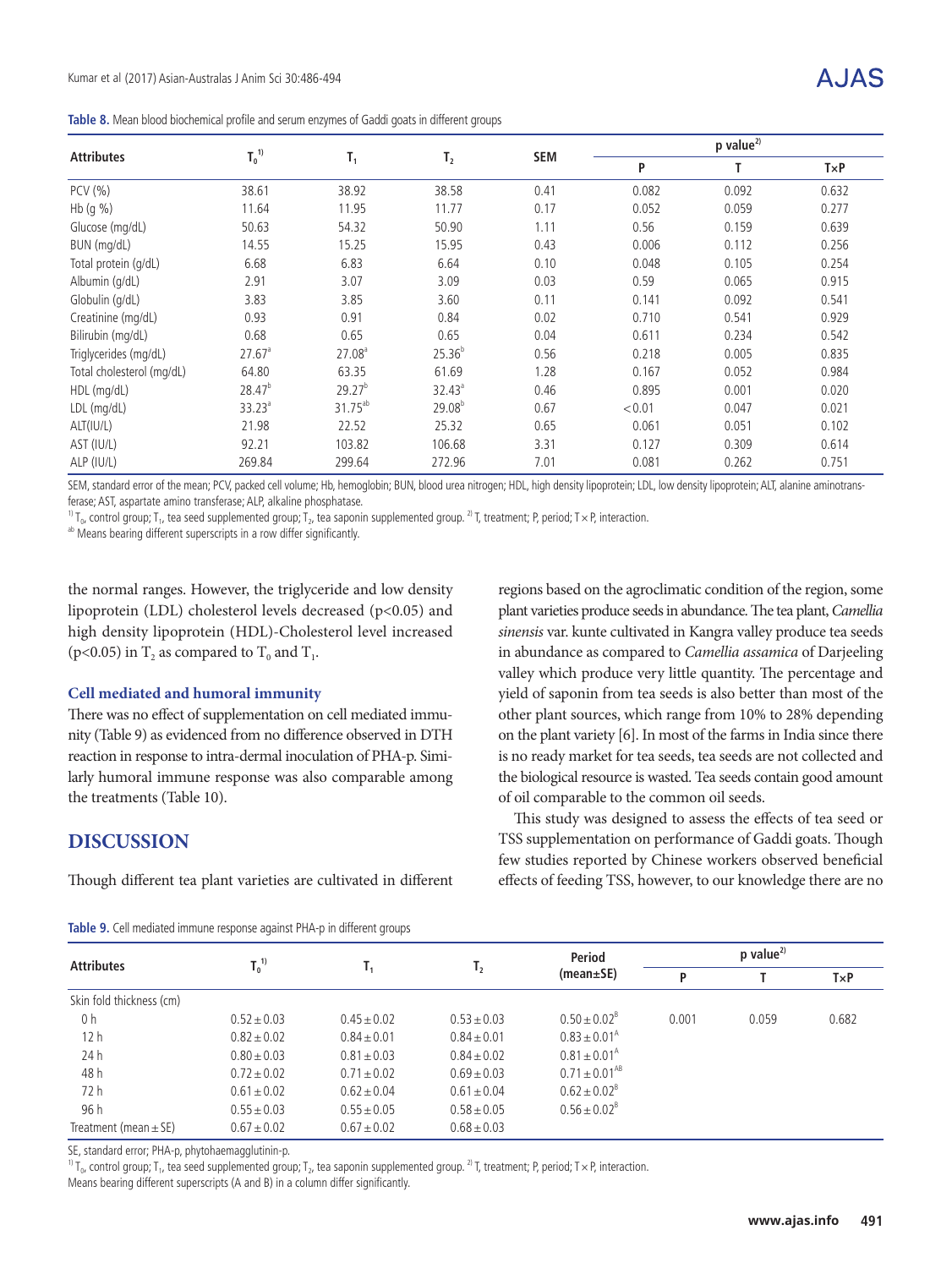| <b>Attributes</b>           | $T_0^{\ 1)}$    |                 | I <sub>2</sub>  | Period                        | $p$ value <sup>2)</sup> |       |       |  |
|-----------------------------|-----------------|-----------------|-----------------|-------------------------------|-------------------------|-------|-------|--|
|                             |                 |                 |                 | (mean±SE)                     | Þ                       |       | TxP   |  |
| Antibody titre (log2 basis) |                 |                 |                 |                               |                         |       |       |  |
| 0 <sub>d</sub>              | $2.04 \pm 0.18$ | $2.74 \pm 0.30$ | $2.28 + 0.44$   | $2.36 + 0.18^{8}$             | < 0.001                 | 0.074 | 0.995 |  |
| 7 d                         | $3.69 \pm 0.45$ | $3.88 \pm 0.42$ | $3.93 + 0.57$   | $3.83 \pm 0.26$ <sup>AB</sup> |                         |       |       |  |
| 14 d                        | $4.08 \pm 0.36$ | $4.08 \pm 0.36$ | $4.09 \pm 0.45$ | $4.08 \pm 0.21^{\text{A}}$    |                         |       |       |  |
| 21d                         | $3.88 \pm 0.42$ | $4.08 \pm 0.36$ | $3.86 + 0.51$   | $3.94 \pm 0.23^{AB}$          |                         |       |       |  |
| 28d                         | $3.60 \pm 0.24$ | $3.88 \pm 0.42$ | $3.76 + 0.23$   | $3.75 \pm 0.17^{AB}$          |                         |       |       |  |
| Treatment (mean $\pm$ SE)   | $3.46 \pm 0.19$ | $3.73 \pm 0.18$ | $3.58 \pm 0.23$ |                               |                         |       |       |  |

|  |  | Table 10. Humoral immune response against sheep RBC's in different groups |  |  |  |  |
|--|--|---------------------------------------------------------------------------|--|--|--|--|
|  |  |                                                                           |  |  |  |  |

RBC, red blood cell; SE, standard error.

<sup>1)</sup> T<sub>0</sub>, control group; T<sub>1</sub>, tea seed supplemented group; T<sub>2</sub>, tea saponin supplemented group. <sup>2)</sup> T, treatment; P, period; T × P, interaction.

Means bearing different superscripts (A and B) in a column differ significantly.

previous studies on effect of tea seed on animal performance. And also the supplementation of TSS at higher dose level decreased DMI [5], digestibility [6] and ADG [5,6]. So the effects of TSS supplementation is not uniform and highly variable depending upon the saponin dose level and type of diet [7]. Although most saponins are considered safe when they are supplemented, however, certain kinds of saponins may exert toxic effects in the animal body. Photosensitization, liver and kidney damage and gastro intestinal disorders were observed during saponin toxicity [8].

### **Intake and apparent digestibility**

Consistent with our findings, some earlier workers also did not find any effect of saponin supplementation on DMI [18]. However, others reported improved DMI with saponin supplementation [4]. In our study, there was no such effect observed on feeding either tea seed or TSS (during short term or long term) on DMI to Gaddi goats. Saponins are bitter in taste, highly soluble in water and at higher dose level may depress intake due to low palatability [5]. It was reported, 5% increase in DMI when TSS was fed at the dose of 0.25% and 27% decrease in DMI when fed at 0.5% [5]. However, we did not observe any negative effect on intake at the dose level studied.

There was no significant difference in digestibility of DM, OM, CP, NDF, and ADF during both short term as well as long term in Gaddi goats. However, during short term the EE digestibility was low (p<0.05) in  $T_1$  (54.58%) and  $T_2$  (54.68%) groups as compared to control (58.83%). Whether saponin had any role in reduction in EE digestibility during initial period is not clear. Similar to our findings no effect on digestibility due to feeding saponin containing diet in ruminants was reported by many workers [18,19]. The administration of 30, 60, or 90 mg of *Quillaja saponarie* per kg DMI had no effects on feed digestibility in Barbarine lambs [18] and in another study [19] administration of 100 or 200 mg/kg DMI of Quillaza saponin also did not affect digestibility in Baluchi sheep. Contrary to our findings, supplementation of high doses of saponin decreased the digestibility of nutrients and linear decrease in apparent digestibilities of DM, OM, CP, and NDF with supplementation of saponin from *Biophytum petersianum* in goats, lucerne and *Sapindus saponins* in sheep were observed [20-22]. In contrast, positive effect of saponins on digestibility was reported in cattle supplemented with sarsaponin [23] and in sheep with *Sapindus rarak* saponin [24]. So in some studies where there is substantial decrease in protozoal population and also where there is no compensatory increase in bacterial population there is reduction in digestibility.

In the present study, there was no significant difference in the DCP and TDN value of the diet during short term or long term. The DCP and TDN intake were also comparable among treatments and no change observed during short term or long term. The nutrient intake was also higher than the requirement stipulated for the animals.

#### **Nitrogen utilization and microbial N supply**

Increased N retention during short term in TSS fed group and increased N retention in both the supplemented groups during long term indicates that TSS in the diet has some role in improved N retention. In tea seed  $(T_1)$  fed group though the N retention was numerically higher during short term, however, only during long term the effect was significant indicating that tea seed supplementation needed more time for getting the beneficial effect as compared to TSS supplementation. Though, linear decrease in urinary N with saponin supplementation was reported earlier [20], however, we did not observe any effect of supplementation on urinary N.

In the present study, the microbial protein supply was higher ( $p$ <0.05) for  $T_1$  and  $T_2$  during both the periods as compared with control. Similar to our findings, improvement in microbial N supply has been reported by many workers [20,21]. Ciliated protozoa in the rumen plays significant role in intraruminal cycling of microbial N and negatively affecting the efficiency of microbial protein synthesis, so reduction in protozoal populations invariably found in saponin supplementation could improve dietary N utilization and increase microbial protein flow to the intestine [20]. Increased microbial biomass, <sup>15</sup>N incorporation and efficiency of microbial protein synthesis with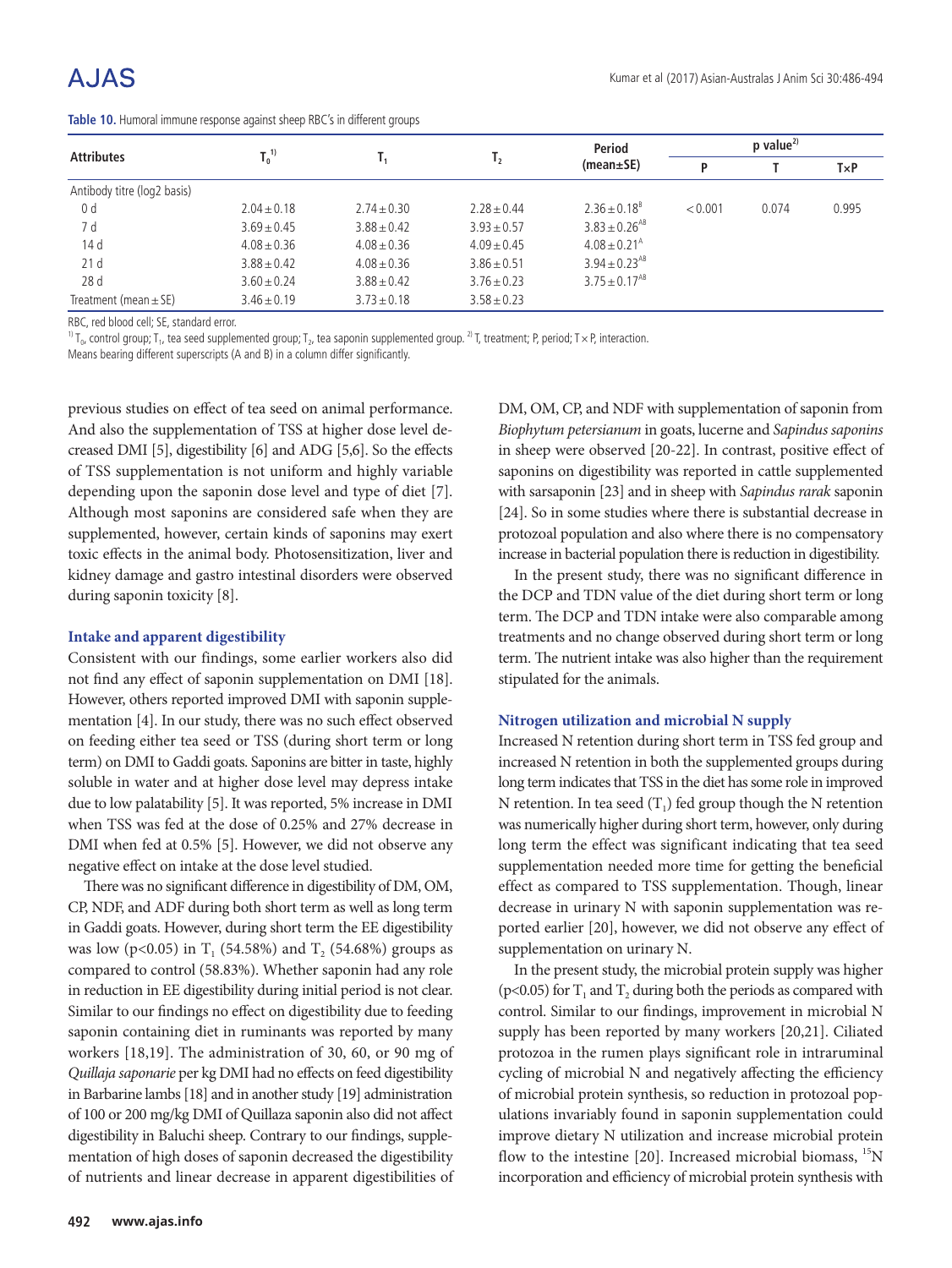the addition of saponins from Quillaja, Yucca, and *Acacia auriculiformis* fruit also reported in literature [25]. Contrary to our findings, in a previous study [18] it was observed that the total excretion of urinary PD (allantoin, uric acid, and xanthine+ hypoxanthine) and microbial N supply were not affected by supplementation of *Quillaja saponaria* saponin extract (0, 30, 60, and 90 mg/kg DMI) in Barbarine lambs.

### **Animal performance**

Both TS and TSS supplementation improved (p<0.05) BW gain as compared to control. These results are in agreement with previous reports [4,24]. ADG of goats recorded in this study was comparable to the performance of the breed for the age group. In a previous study [4], it was observed that the goats supplemented with 3 g of tea saponin/d had higher ADG and FCR than those on 0 and 6 g of tea saponin/d. In sheep, feeding of *Sapindus rarak* saponin improved growth rate [24], in contrast, no effect on ADG due to saponin supplementation also reported [26]. Contrary to these findings, decrease in ADG was also reported when saponin dose level was higher [5,6]. It was postulated [7] that effect of saponin varied depending on type of diet, nature of saponin and dose level which may be the reason for the difference in the effects.

## **Hemato-biochemical attributes**

In the present study, there was no effect of supplementation on most blood parameters and PCV, Hb, glucose, BUN, total protein, albumin, globulin, creatinine and bilirubin were comparable. All the blood parameters were within the normal ranges. Normal hemtocrit readings, blood biochemical parameters and serum enzymes in the study indicated that no hemolytic effect of saponin occurred when it was fed to kids and there also no occurrence of liver or kidney dysfunction. Similar to our findings, no effect on blood parameters due to feeding saponin containing diet also reported in a previous study [18] indicating that it is safe for feeding to ruminants.

A number of studies have suggested that saponins from different sources lowered serum cholesterol levels in a variety of animals [3]. Saponin supplementation reduced the more harmful LDL-cholesterol selectively in the serum of rats, gerbils and human [3]. The improvement in HDL-Cholesterol level, observed in the present study was also observed by some workers due to supplementation of saponin [4]. Decreased serum cholesterol levels and improvement in HDL cholesterol were observed when tea saponin was supplemented in the diet of Boer goats [4]. Saponins delay the intestinal absorption of dietary fat by inhibiting pancreatic lipase activity [27]. Low serum cholesterol levels may be due to inhibition of absorption or reabsorption of cholesterol from small intestine. Saponins prevented absorption of high proportion of dietary cholesterol as well as cholesterol derived from bile and desquamation of mucosal cells [3]. Changes in lipid profile were beneficial in terms of decreased triglycerides and LDL-cholesterol (bad cholesterol) and increased HDLcholesterol (good cholesterol). There is need for further studies on meat quality.

### **Cell mediated and humoral immunity**

Saponin based adjuvants have the unique ability to stimulate the CMI system, as well as to enhance antibody production and have the advantage that only a low dose is needed for adjuvant activity [9]. In this study, supplementation of tea seed or TSS did not affect cell mediated and humoral immune response. Similar to our findings, no effect of feeding 2.5 g/d of quillaja saponins on colostral IgG and IgA contents in swines also reported in a previous study [28]. Dietary treatment of piglets with crude soap bark of *Quillaja saponaria* did not counteract the negative effects on feed intake and growth induced transiently by a challenge with *Salmonella typhimurium* [29].

Supplementation of both tea saponin (0.4% of DMI) and tea seed at 2.6% (dose equivalent to 0.4% saponin) improved growth rate, FCR, N balance and microbial N supply in Gaddi goats. Tea seed and TSS supplementation did not show any harmful effects on biochemical profile indicating that it is safe to feed to animals. Tea saponin favourably modified lipid profile by decreasing triglycerides and LDL-cholesterol (bad cholesterol) and increasing HDL-cholesterol (good cholesterol) which was not noticed in tea seed supplementation. It is concluded that tea seed at 2.6% of DMI (dose equivalent to 0.4% saponin) and TSS at 0.4% DMI can be fed to Gaddi goats to improve growth rate, FCR and microbial protein synthesis. These saponin containing natural feedstuffs may be used to replace antibiotics or chemical additives there by reducing the chances of drug resistant microbes and presence of residues in animal products.

# **CONFLICT OF INTEREST**

We certify that there is no conflict of interest with any financial organization regarding the material discussed in the manuscript.

# **ACKNOWLEDGMENTS**

Authors are thankful to the Director, Indian Veterinary Research Institute for providing necessary facilities for undertaking the study. Financial assistance provided to the senior author in the form of a fellowship by the Director, Indian Veterinary Research Institute is also gratefully acknowledged.

# **REFERENCES**

- 1.Basu MA, Bera B, Rajan A. Tea statistics: global scenario. J Tea Sci 2010;8:121-4.
- 2.Joshi R, Sood S, Dogra P, et al. *In vitro* cytotoxicity, antimicrobial and metal-chelating activity of triterpene saponins from tea seed grown in Kangra valley. Indian J Med Chem Res 2013;22:4030-8.